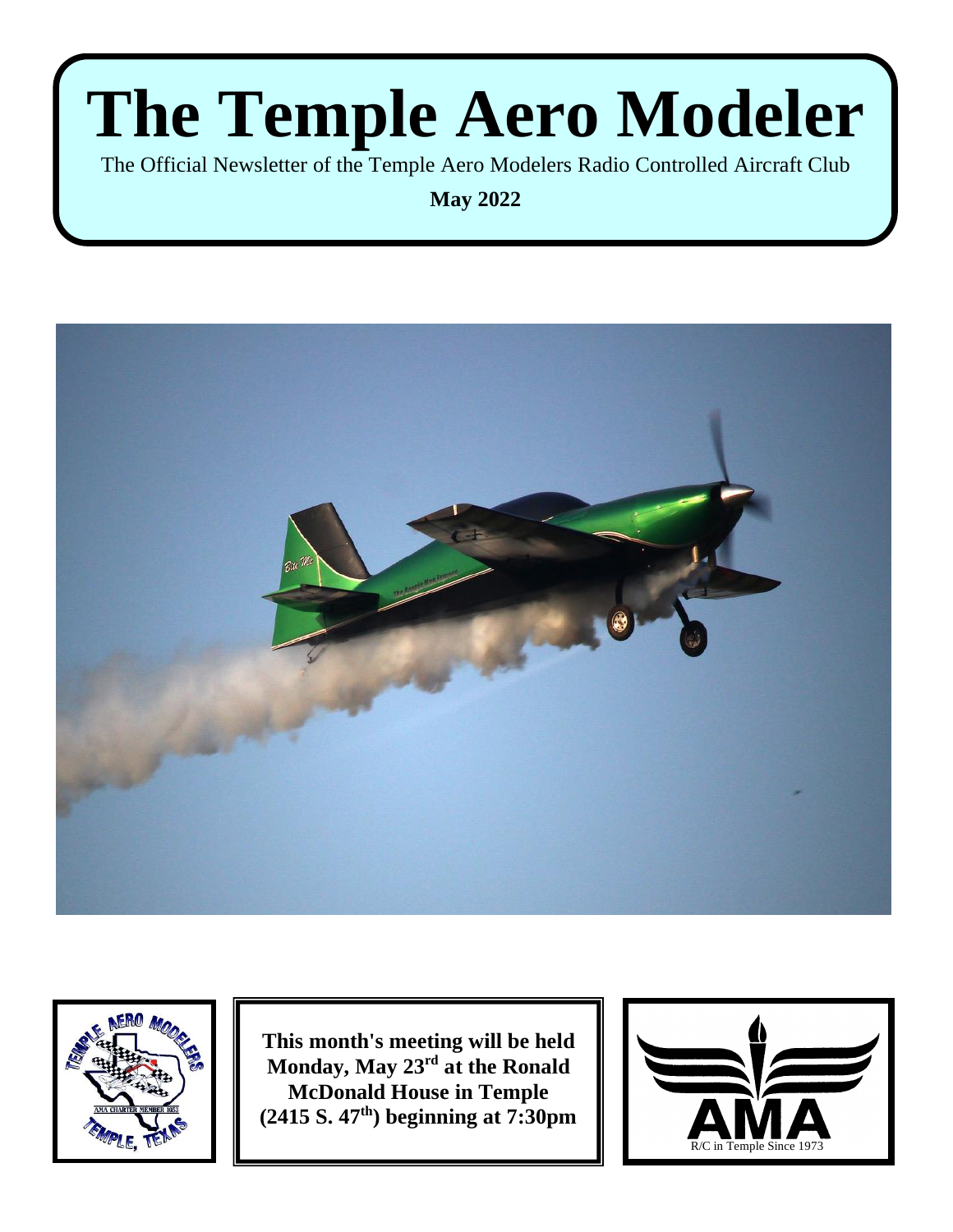*Club Meeting: May 23 rd*

*Night Fly: <i>June* 3<sup>rd</sup></sup>

v

## **CLUB INFO**

 *Sanctioned Fun <i>Fly: June*  $12^{th}$ 

### **2022 Officers**

 President: Chris Boultinghouse (512)632-6920 Vice President: Open Secretary: Frank Sodek (254)295-6204 Treasurer: Buster Hinkle (254)718-0243 Safety Officer: Larry Macie (254)291-4590 Field Marshal: Larry Macie (254)291-4590

### **Instructors**

 Paul Milton (254)493-1339 Frank Sodek (254)295-6204 Larry Macie (254)291-4590 JR Hester (254)743-8838



### **On The Cover**

 Here's a great shot of Brady Sherwood's giant scale Extra 300 with its smoke system performing extremely well. *Photo by Joe Svacina*

### **Temple Aero Modelers Upcoming Event Schedule**

| May 23        | <b>Club Meeting</b>       | 7:30 <sub>pm</sub> |
|---------------|---------------------------|--------------------|
| Jun 3         | <b>Night Fly</b>          | 6:00 <sub>pm</sub> |
| Jun $12$      | <b>Sanctioned Fun Fly</b> |                    |
|               |                           | 11:00am            |
| <b>Jun 27</b> | <b>Club Meeting</b>       | 7:30 <sub>pm</sub> |
| Jul 1         | <b>Night Fly</b>          | $6:00$ pm          |
| <b>Jul 25</b> | <b>Club Meeting</b>       | 7:30 <sub>pm</sub> |
| <b>Aug 26</b> | <b>Night Fly</b>          | $6:00$ pm          |
| Aug 29        | <b>Club Meeting</b>       | 7:30 <sub>pm</sub> |
| Sep 11        | <b>Poker Fly</b>          | 11:00am            |
| Sep 23        | <b>Night Fly</b>          | $6:00$ pm          |
| Sep 25        | <b>Fall Picnic</b>        | $1:00$ pm          |
| Sep 26        | <b>Club Meeting</b>       | 7:30 <sub>pm</sub> |

Club business meetings are held on the last Monday of each month, with the exception of May (pulled up one week because of Memorial Day), October (pulled up one week because of Halloween) and December (replaced by the Christmas Banquet).

On Facebook: @TempleAeroModelers

On the web at: [www.templeaeromodelers.org](http://www.templeaeromodelers.org/) Web Master: Chris Boultinghouse caboultinghouse@yahoo.com

Frank Sodek – Editor (254)295-6204 Mark Cullison – Editor's Assistant 773-9686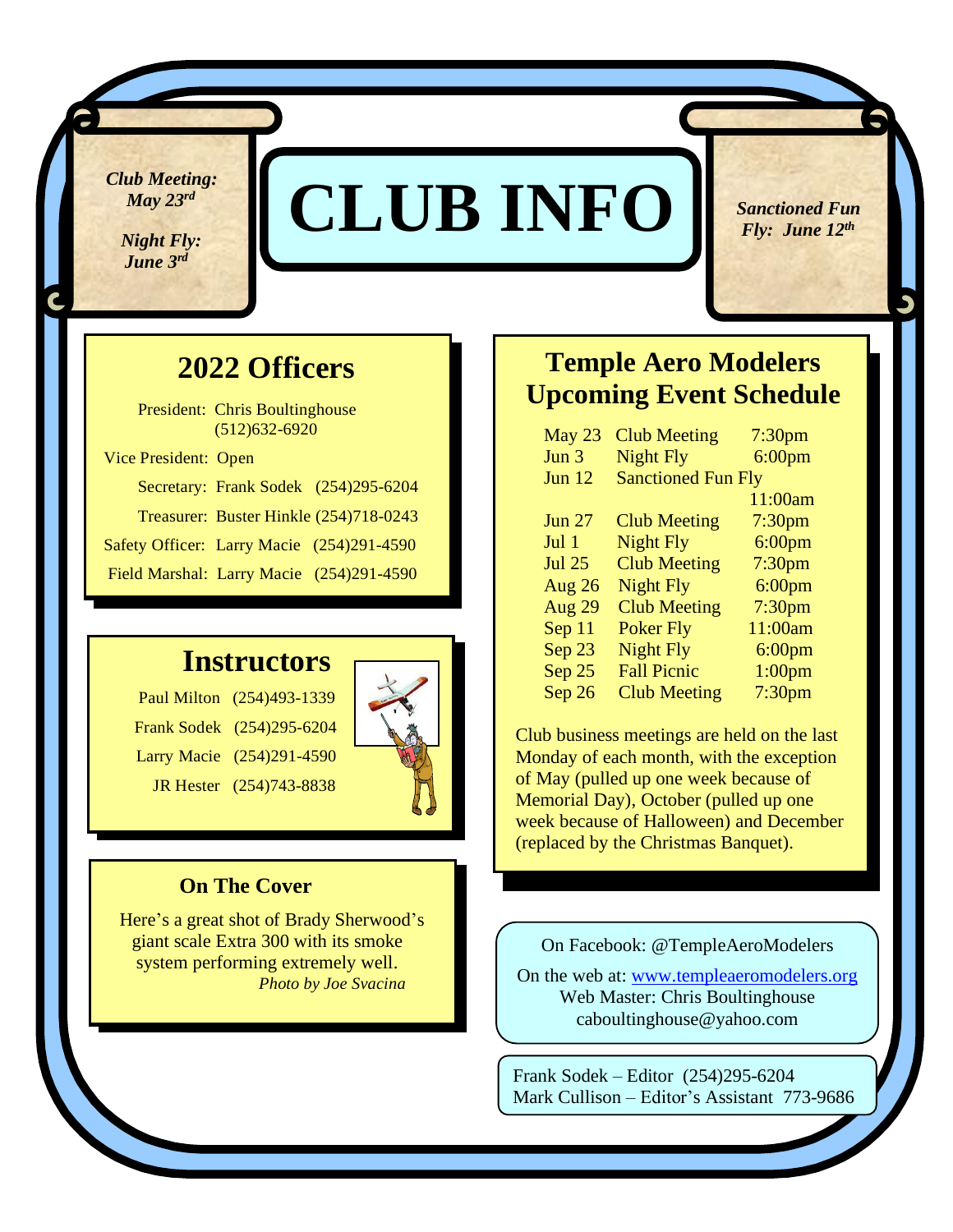3

#### **President's Report**



 Hello fellow flyers! This month has brought on our first really hot days, and after attending an event in Apache Pass and getting decidedly overheated, I figured it would be a good idea to touch on the topic of surviving the heat!

 Although this might be basic stuff, it's surprising how we forget sometimes. I thought I was prepared, but I guess not. I

paid for my inattention with a migraine headache that put me out of order for 2 days! So let's discuss this.

 **Hydration.** Yep, it seems obvious, but you've got to stay hydrated. Rule of thumb: If you don't need to pee, you aren't drinking enough water. Notice I said "water", not "Dr Pepper" (You know who you are...). If you are sweating a lot, adding some kind of sports drink with electrolytes is a good idea too.

 **Sunscreen.** Let's face it, none of us are spring chickens. With age (wisdom?) comes skin that is more likely to get damaged by the sun. I know every year when I go to my dermatologist, he has to freeze at least one pre-cancerous spot, and always admonishes me to wear good sunscreen and stay covered up. If you've seen me at the field, you have no doubt seen one of my goofy looking big hats. I've got at least 5 different ones, and still haven't found one that's exactly what I want. But the basic things we need are a wide brim and a chin strap / retainer of some sort. I prefer a stiff brim, since the wind will tend to flip up a floppy hat and you still end up with sun in your eyes and on your face! Along with a hat, either use good sunscreen (with zinc) or wear long sleeves and long pants. I know it's a bit warmer than shorts, but it will keep you from getting burned if you don't want to slather on the sunscreen.

 **Shade.** It may seem obvious, but don't stand out in the sun any more than you need to! When not flying, retreat to the shade (and drink some water!).

 Even with all that, if you start to feel dizzy or fuzzy headed, sit down and cool off. Pour some cool water over your wrists. I know it sounds weird, but it'll cool you down pretty quickly.

 And finally, I'll touch on our toys themselves. They don't like the heat any more than we do! Keep them in the shade unless you're flying. If there's no room in the shade, one of those silver reflective "space blanket" things can be tossed over the plane and weighted down with some rocks.

 You know, now that I think of it, one of the best ways to stay cool while flying in the summer is to fly at night! If you haven't set up a plane for night flying, you've got to try it! No sunburn worries at night, and it's a good time.

So stay cool, and go fly something!

#### **Meeting Minutes (April 25, 2022 meeting)**

The meeting was called to order at 7:31pm by our Club President, Chris Boultinghouse.

**New Members/Visitors** –Curt Van Soosten (friend of Paul Milton) attended the meeting.

**Minutes** – Minutes from the March meeting were approved as printed in the newsletter. A motion to accept the Minutes was made by Paul Milton and seconded by Larry Macie.

**Treasurer's Report** – The Treasurer's report was read by Buster Hinkle. Motion to accept the report was made by Joe Svacina, seconded by Doug Lewis.

**Safety Officer's Report** – Larry Macie reported no safety incidents, reminded everyone to turn their transmitter on first when powering up and after the receiver power is off when powering down.

**Field Marshal's Report** – Larry replaced the picnic table top and made new trash can covers.

Larry called for a Field Work Day on April 23rd. Five members (Paul Milton, Bobby Zikes, Fritz Pratt, Joe Millender and Frank Sodek) showed up to mow the field and trim around the edges.

Larry mentioned he was still investigating the best rental for a lift to use to repair and paint the flagpole (see New Business).

Frank mentioned that the field would need a post-emergent spray for grassburs in mid-May.

Larry put in a new charging station at the far end of the pavilion.

**Announcements** – Tony Smith's father passed away on Saturday, April 23rd.

Old Business - A Night Fly was held on April 1<sup>st</sup>. It was very windy and Steve Sanders was the only person to show up.

The Club's Spring Picnic was held on Sunday, April 24<sup>th</sup>. There was a good turnout of members and their families. Paul won the glider drop contest.

Frank sent an email to members that haven't paid their dues.

**New Business** – Larry reported that the next Night Fly will be held on Friday, May 6<sup>th</sup>.

Steve reported that the Ronal McDonald House meeting room should be available for the next meeting. Frank will check with the House Director.

Paul mentioned that the demonstration for handicapped kids will be held on May  $18<sup>th</sup>$  beginning 8:45am. There will be both a static display and a flight if conditions are suitable.

 *(Meeting Minutes continued on next page)*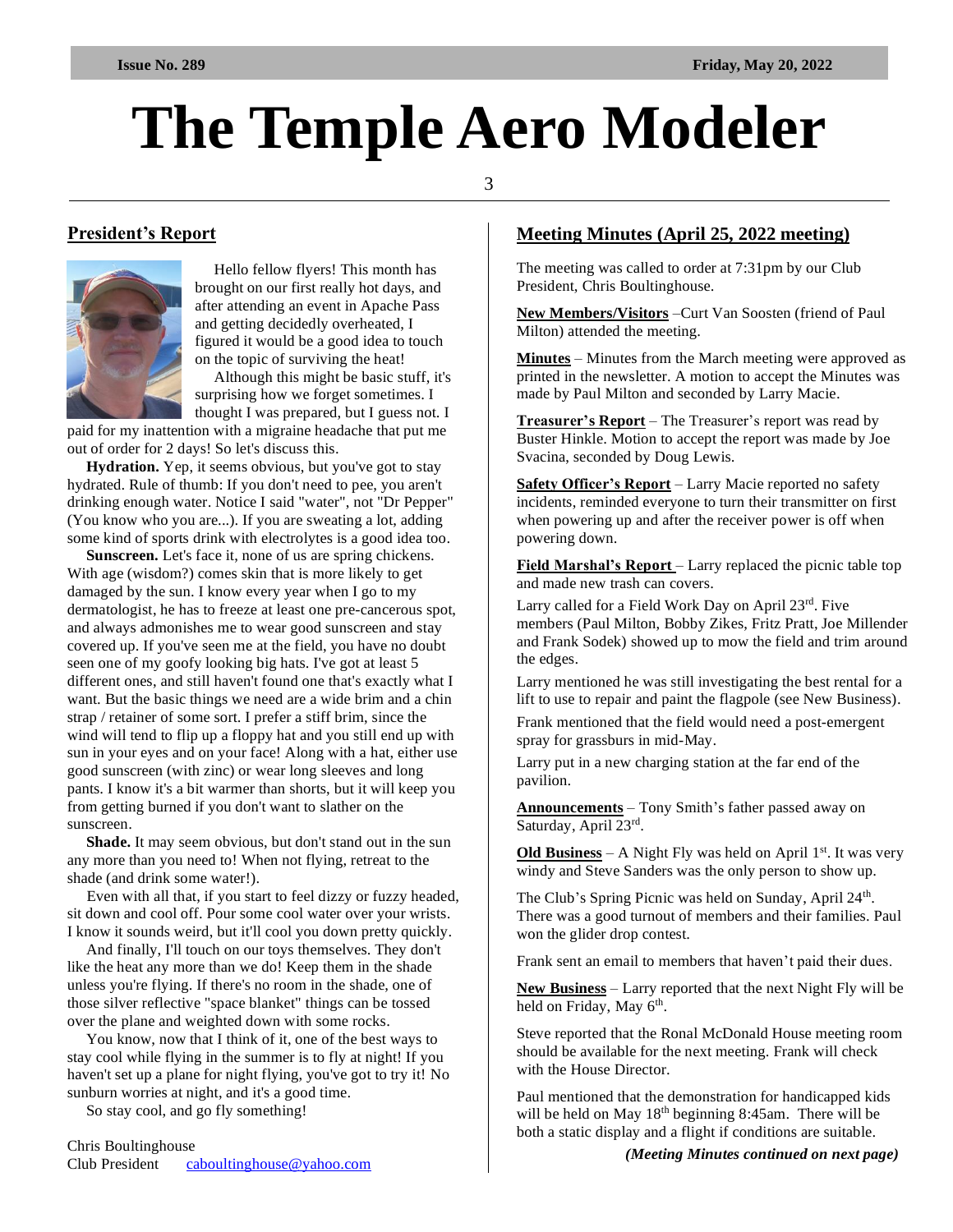#### 4

#### *(Meeting Minutes continued from prior page)*

Larry mentioned a lift could be rented to repair the flagpole for \$160 for a four hour period. Chris made the motion to have Larry proceed, Joe seconded, the motion passed.

#### **Trip Reports** – None

**Blunder Awards –** Mike DeWolf lost control of his foamy pusher jet due to a loose pushrod. He also attempted to use super glue on the foam, which turned out to be a mistake.

Larry set his plane down on one of the tables with the power on. His transmitter timed out and turned itself off. The plane attempted to take off from the table but didn't get very far.

Larry won the Blunder Award for this month.

Meeting adjourned at 8:06pm. After the formal meeting, Chris did a Show and Tell of how he's constructing a replica Ugly Stik using his CNC foam cutter, laser cutter and 3D printer.

Minutes recorded and submitted by *Frank Sodek*  Club Secretary **[fsodek@aol.com](mailto:fsodek@aol.com)**

#### \*\*\*\*\*\*\*\*\*\*\*\*\*\*\*\*\*\*\*\*\*\*\*\*\*\*\*\*\*\*\*\*\*\*\*\*\*\*\*\*\*\*\*\*\*\*\*\*\*\*\*\*\*\*\*

#### **Treasurer's Report**



 **Beginning Balance:** \$4,292.71

 **Deposits**: Club Dues: \$120.00  **Total deposits**: \$120.00

#### **Expenses:**

New checks: \$20.00 Propane for grill: \$81.78 Wire rope for flagpole: \$148.50 **Total expenses**: \$250.28

 **Balance April 2022:** \$4,162.35

Submitted by *Buster Hinkle* Club Treasurer

\*\*\*\*\*\*\*\*\*\*\*\*\*\*\*\*\*\*\*\*\*\*\*\*\*\*\*\*\*\*\*\*\*\*\*\*\*\*\*\*\*\*\*\*\*\*\*\*\*\*\*\*\*\*\*

#### **Going back to our Meeting Room!**

 The meeting room at the Ronald McDonald House has finally become available again after being shut for so long due to COVID fears. For the new members that have joined during the past couple of years, the Ronald McDonald House has a nice meeting room that is fairly central to most members. It is located at 2415 S. 47<sup>th</sup> street, not far from Baylor Scott  $\&$ White. Park in the lot on the south side of the building and enter through the south-most door when facing the front of the building. See you all there!

#### **Spring Picnic – Sunday, April 24th**

The Spring Picnic was held on Sunday, April 24<sup>th</sup> with fairly decent weather for flying. There was a good turnout of members and their families for the delicious pot luck lunch and great fellowship. Larry Macie directed another Glider Release Competition which was won by Paul Milton.



**Paula Meyer (L) and Monica Milton are getting the food ready to be served at the Spring Picnic.**



**This photo shows the size of Brady's Extra 300 that's shown on the cover.** *All three photos by Joe Svacina*



**How do you get smoke on a night flyer? Just strap on a smoke bomb, as Larry Macie did!**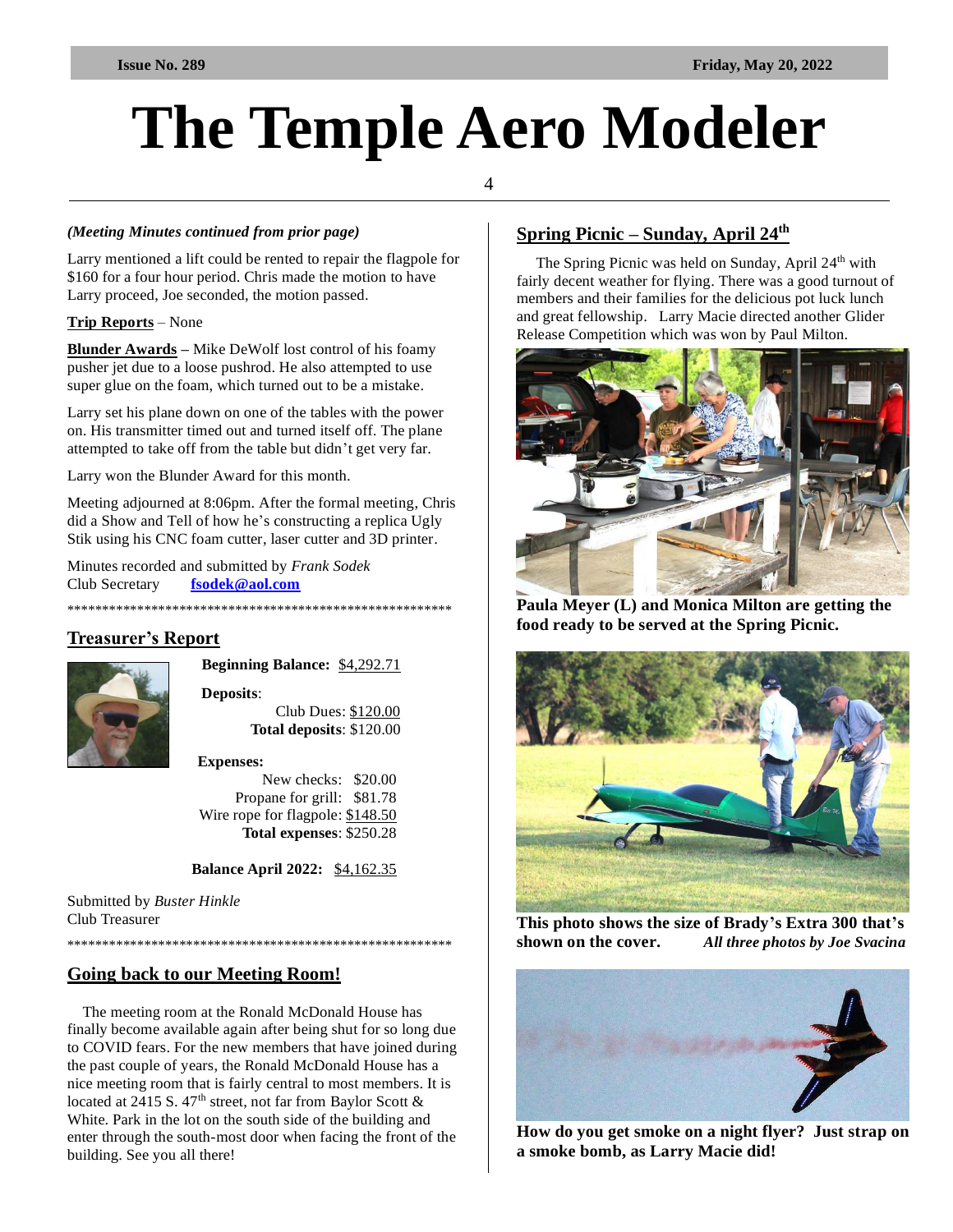5



**Did you leave this starter at the field? Contact Paul Milton if it's yours.**



**Steve Meyer preparing to fly his profile fun fly plane.** *Photo by Joe Svacina*

*One disadvantage of having nothing to do is that you can't stop and rest. –* **Franklin P. Jones**

*What we do during our working hours determines what we have; what we do during our leisure hours determines what we are***. – George Eastman** 

*The reason people blame things on previous generations is that there's only one other choice.* **- Doug Larson** 



**Nice knife edge flight being exhibited.**

*Photo by Joe Svacina*



**Paul Milton preparing to fly his Perfection.** *Photo by Joe Svacina*



**Getting ready for a night flight.**